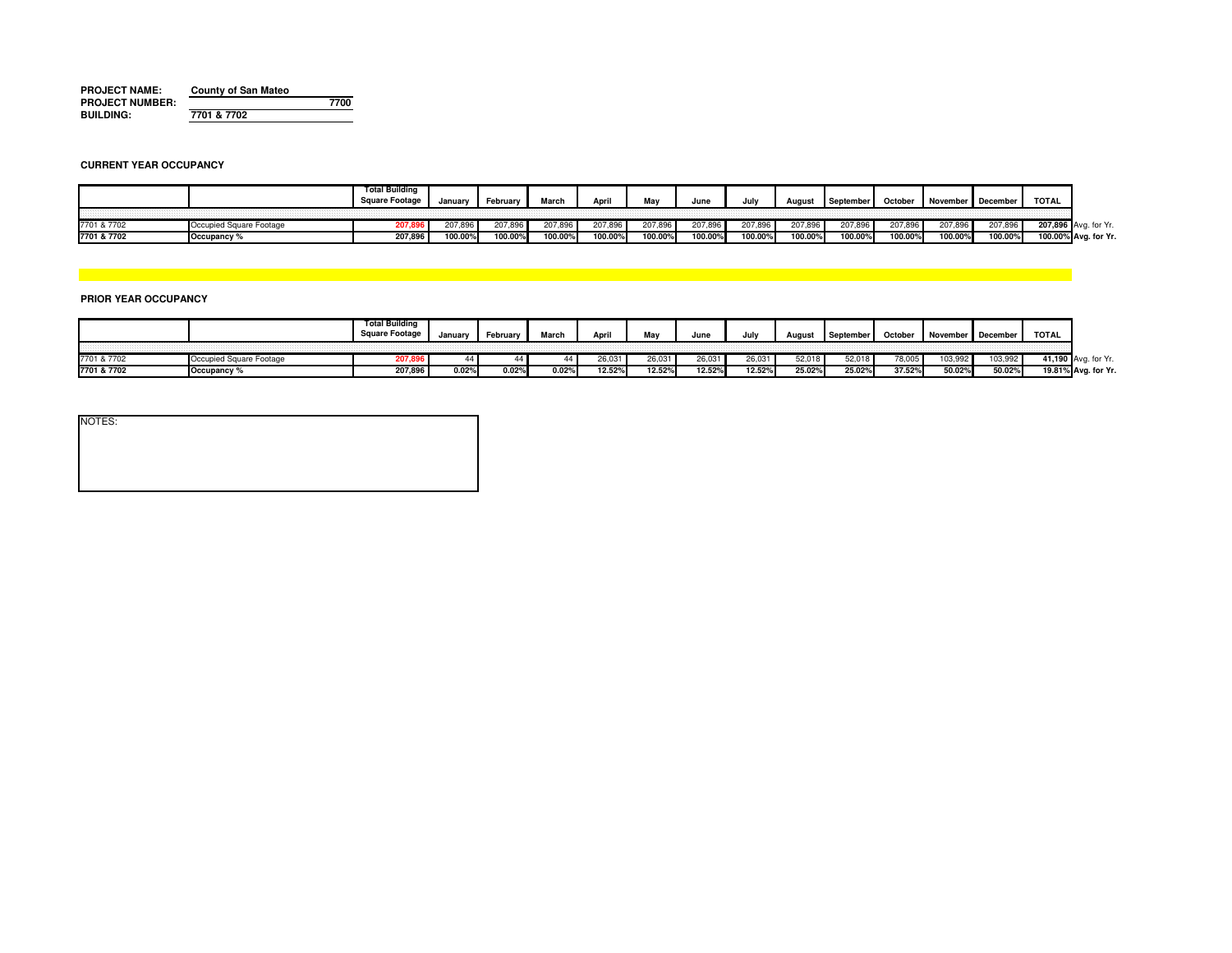| <b>PROJECT NAME:</b>   | <b>County of San Mateo</b> |      |
|------------------------|----------------------------|------|
| <b>PROJECT NUMBER:</b> |                            | 7700 |
| <b>BUILDING:</b>       |                            | 7701 |

### **CURRENT YEAR OCCUPANCY**

|                                    | ົ່າtal Building<br>re Footag | Januar  | ™ebruarv | March                 | April  |         | Jun     | Jul     | August  | Septembe | Octobe  | November December |         | <b>TOTAL</b>                  |  |
|------------------------------------|------------------------------|---------|----------|-----------------------|--------|---------|---------|---------|---------|----------|---------|-------------------|---------|-------------------------------|--|
| 7701 Occupied Sau<br>quare Footage |                              |         | 03.9     | <b>IN3 948</b><br>υυ, | 03,948 | 103.948 | 03,948  | 103.948 | 03,948  | 103.94   |         |                   | 103,948 | 103.948 Avg. for Yr.          |  |
| 7701 Occupancy                     | 103,948                      | 100.009 | 100.00%  | 100.00%               | 00.00% | 100.00% | 100.00% | 100.00% | 100.00% | 100.00%  | 100.00% | 100.00%           | 100.00% | 10000<br>100.00% Avg. for Yr. |  |

# **PRIOR YEAR OCCUPANCY**

|        |                  | <b>Total Building</b><br>uare Footage | Januai | February       | March. | Apr    |        | June   | Julv   | August           |        | October | November December |         | TOTAL |                     |
|--------|------------------|---------------------------------------|--------|----------------|--------|--------|--------|--------|--------|------------------|--------|---------|-------------------|---------|-------|---------------------|
|        |                  |                                       |        |                |        |        |        |        |        |                  |        |         |                   |         |       |                     |
| 7701 C |                  |                                       |        |                |        | 25,987 | 25,987 | 25,98  | 25,987 | 1.07<br>. ت ۱۰ ت | 1,974  | 77 QG   | 103,94            | ه دن    |       | for Yr              |
|        | 7701 Occupancy % | 103,948                               | 0.00   | $0.00^{\circ}$ | 0.00%  | 25.00% | 25.00% | 25.00% | 25.00% | 50.00%           | 50.00% | 75.00°  | 100.00            | 100.00% |       | 39.58% Avg. for Yr. |

| NOTES: |  |  |  |
|--------|--|--|--|
|        |  |  |  |
|        |  |  |  |
|        |  |  |  |
|        |  |  |  |